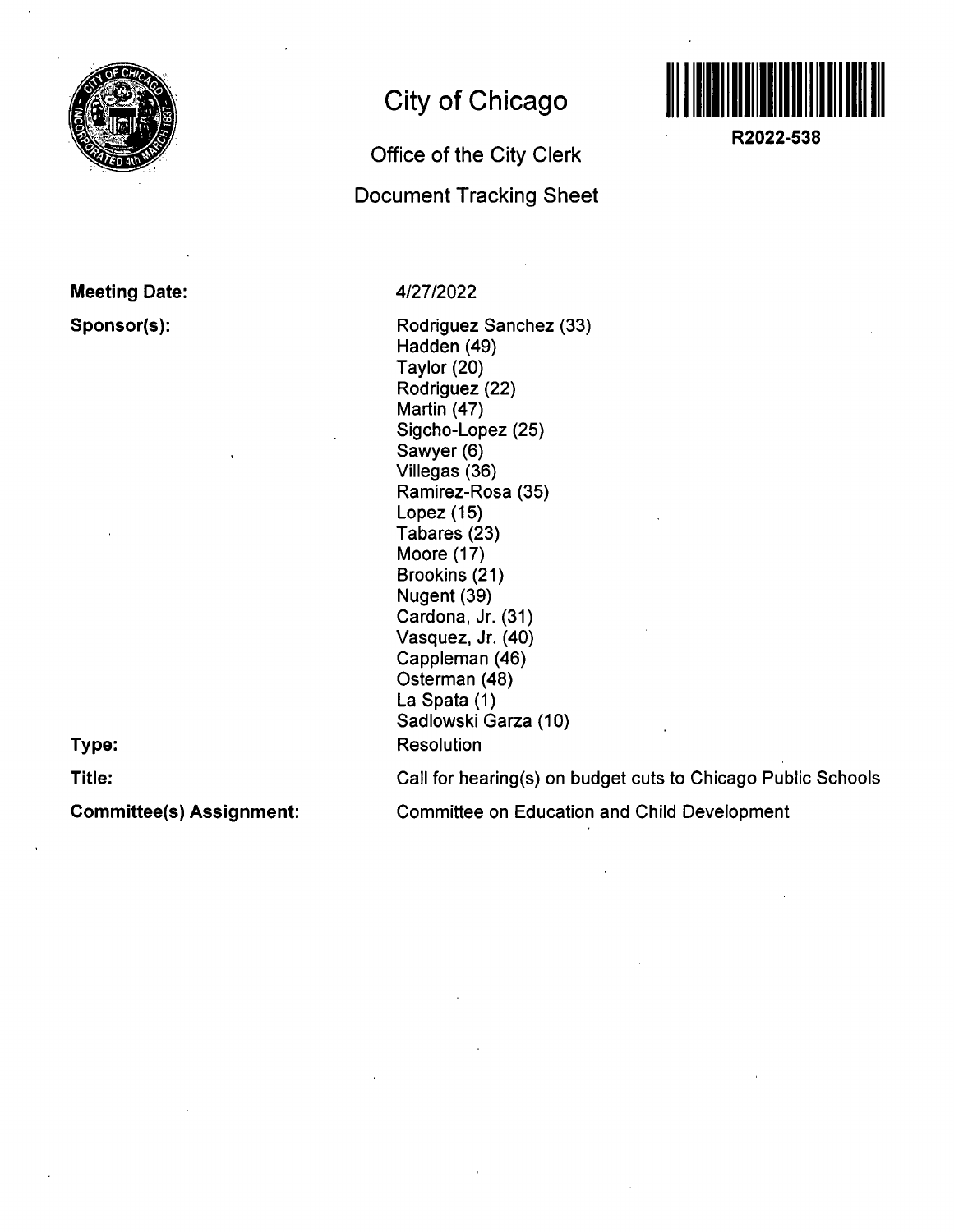### **Committee on Education and Child Development**

#### **RESOLUTION CALLING FOR A HEARING ON BUDGET CUTS IN CHICAGO PUBLIC SCHOOLS**

WHEREAS, Chicago Public Schools are facing one of the biggest budget cuts in funds for core education in nine years; and

WHEREAS, The budget cuts are dramatic: \$60,000,000 will be cut from the funds used to pay the salaries of teachers and staff, despite a contractual promise to increase salaries by 3.5%; \$16,000,000 will be cut from equity grants earmarked for our smallest and most at risk schools; and

WHEREAS, The cuts are widespread as well, with about 185 of 515 noncharter schools facing reductions of more than \$200,000 in the allocation that is used to pay for core instruction, with some schools potentially losing up to \$500,000 in funding; and

WHEREAS, While CPS has adopted student-based budgeting, which provides schools with stipends for each student enrolled, there are concerns that this funding method could encourage competition between schools over students – thrusting the smallest and most vulnerable schools into a downward spiral of losing both students and funding; and

WHEREAS, While CPS has received \$1.8 billion in federal COVID-19 relief money, the vast majority of the money is unspent and must be spent by 2024; and

WHEREAS, It is imperative that all Chicago schools have the resources to provide a proper education to all students; and

WHEREAS, The City Council should play a role in the oversight of Chicago Public Schools to ensure that the City's schools are providing the best education to all of Chicago's students and that the COVID-19 relief funds are allocated in an effective and equitable manner; now, therefore

BE IT RESOLVED, That we, the Mayor and members of the City Council of the City of Chicago, gathered here this twenty-seventh day of April, 2022, do hereby call upon the Committee on Education and Child Development to convene a hearing regarding budget cuts to Chicago Public Schools; and

BE IT FURTHER RESOLVED, That we call upon Chicago Public Schools CEO, Pedro Martinez, and Chicago Board of Education President, Miguel Del Valle, to testify at the hearing.

Ros ana Rodríguez Sánchez Alderwoman, 33rd Ward Maria Hadden Alderwoman, 49th Ward **is-**Jeannette Taylor Alderwoman, 20th Ward Subana dubars 23, ک⁄